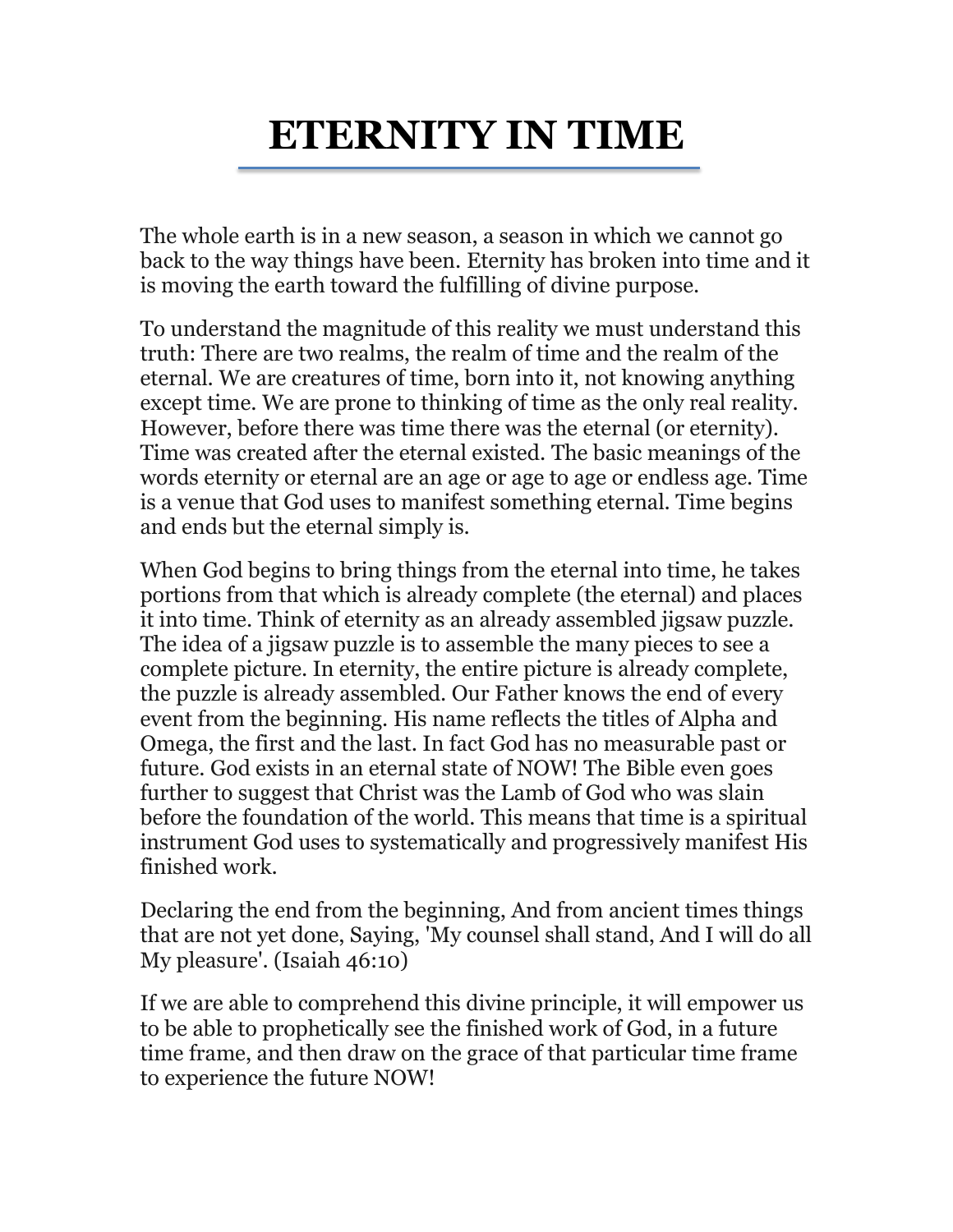## DAVID, AS AN EXAMPLE

David lived under the priestly order of Aaron, a time commonly known as the Levitical priesthood. One day, during this time, the eternal realms were opened to him and David accessed a future reality as he heard the Father make a decree that His Son Jesus was an eternal High Priest after the order of Melchizedek. David began to realize that this High Priest was operating from a "sanctuary not made with human hands." He perceived no veil of flesh or clothing that stood between the presence of God and His people. The Lord has sworn, and will not relent, Thou art a priest forever after the order of Melchizedek. (Psalm 110:4)

Under the Levitical priesthood, the penalty for overstepping certain boundaries was instant death. However, when King David discovered the priestly order of Melchizedek by revelation, what he saw in the heavens completely changed his life and his perception of the person of God. This revelation affected David enough to empower him to reorder and restructure the Tabernacle of Moses. David created a new structure of worship that was not patterned after the Levitical order. This new order became known as the Tabernacle of David.

David removed all man made barriers between the Ark of God's presence and the people who came to worship and the amazing thing was that nobody died under the Tabernacle of David for coming too close to the presence of God. Those who had been raised in the Levitical order would have been apprehensive to engage in the 'new' immediately but nevertheless this new order of worship and priestly service was successful.

## THE PRINCIPLE

God always deals with His people on the basis of the revelation that we have of Him and His ways. Revelation equals light in the kingdom. The more we are able to see of the eternal realm, the more God is able to work in us and through us.

**David's revelation had a 'fast-forward' effect**. **It removed veils of restriction between God and His people and elevated them beyond time**. All other Old Testament tabernacles, right up to Zerubbabel's temple were patterned after the Levitical order but what David constructed was patterned after an eternal